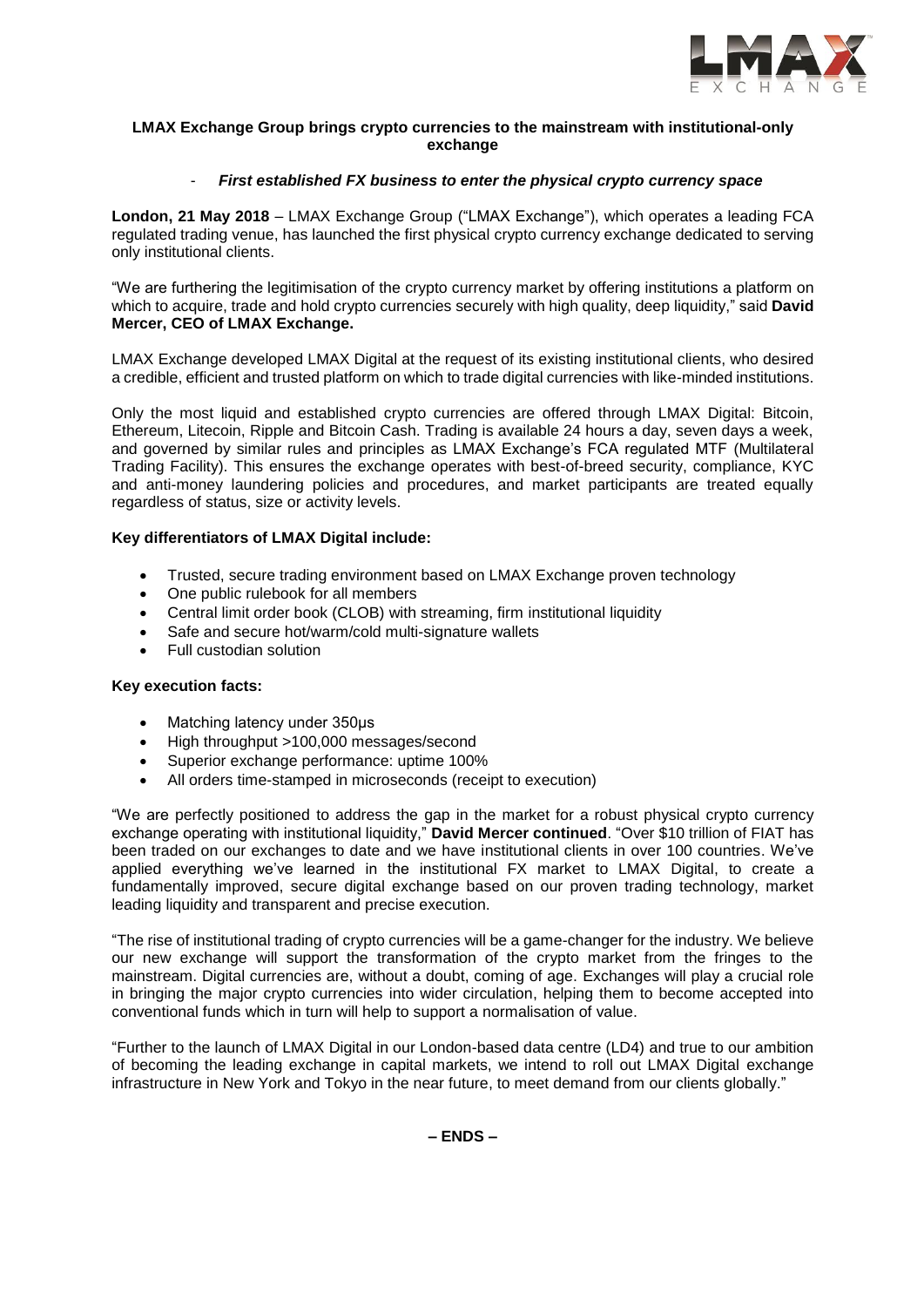

### **For further information, please contact:**

LMAX Exchange: **Barbara Pozdorovkina** +44 (0)20 3192 2510 [press@LMAX.com](mailto:press@LMAX.com) **FTI Consulting** [LMAXExchange@fticonsulting.com](mailto:LMAXExchange@fticonsulting.com)

### **About LMAX Digital:**

LMAX Digital is the institutional crypto currency exchange, run by the LMAX Exchange, which operates a leading FCA regulated trading venue. Based on proven, proprietary technology from LMAX Exchange, LMAX Digital allows global institutions to acquire, trade and hold the most liquid digital assets (Bitcoin, Ethereum, Litecoin, Bitcoin Cash and Ripple) safely and securely.

LMAX Digital delivers complete transparency, open access and a level playing field for all crypto currency market participants, within a secure and trusted trading environment.

LMAX Digital [www.lmaxdigital.com](http://www.lmaxdigital.com/)

### **About the LMAX Exchange Group:**

LMAX Exchange Group is a global, high-growth financial technology company that is leading the transformation of the global FX industry to transparent, fair, precise and consistent execution. Operating global exchanges for trading FX, metals, indices, commodities and crypto currencies, LMAX Exchange Group delivers open access, transparency and level playing field to all market participants.

LMAX Exchange Group offers all clients the ability to trade on the LMAX Exchange central limit order book, driven by streaming no 'last look' limit-order liquidity from top tier banks and non-bank financial institutions. Servicing funds, banks, brokerages, asset managers and proprietary trading firms, LMAX Exchange Group offers an anonymous, regulated, rules-based trading environment, order execution in strict price/time priority, and access to real-time streaming market and trade data, enabling all market participants to control execution quality and total trading costs.

Offering a comprehensive range of instruments and ultra-low latency execution, LMAX Exchange Group operates a global FX exchange infrastructure with matching engines in London, New York and Tokyo.

LMAX Exchange Group [www.lmax.com](http://www.lmax.com/)

#### **Financial technology awards:**

2017 Best FX Trading Venue – (ECN/MTF) – Fund Technology and WSL Awards 2016 Best Trading & Execution Technology – HFM US Technology Awards 2013 Best Overall Testing Project – The European Software Testing Awards 2011 Best Trading System – Financial Sector Technology Awards 2011 Innovative Programming Framework – Oracle Duke's Choice Awards

#### **FX industry awards:**

2017, 2016, 2015, 2014, 2013 Best FX Trading Venue – ECN/MTF – Fund Technology & WSL Awards 2016, 2015, 2014, 2013 Best Margin Sector Platform – Profit & Loss Readers' Choice Awards 2014 Best Infrastructure/Technology Initiative – WSL Institutional Trading Awards 2013 Best Execution Venue – Forex Magnates Awards

#### **Business growth awards:**

2016, 2015 Winner – Deloitte UK Technology Fast 50 2016, 2015 Winner – Deloitte EMEA 500 2015, 2014, 2013 Fastest Growing Tech Company in the UK – Sunday Times Tech Track 100 2015 Recognised as a Tech City Future Fifty company